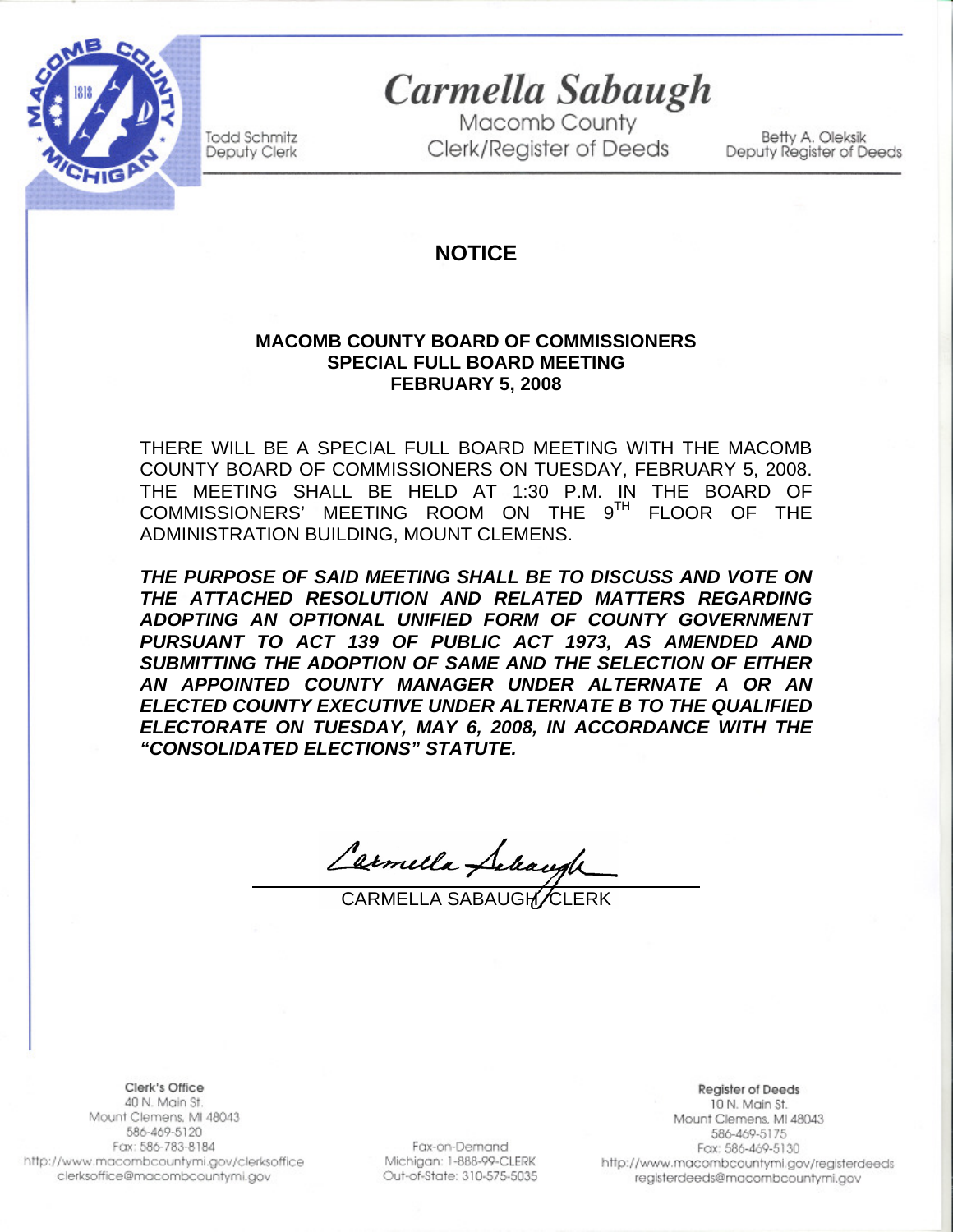

Carmella Sabaugh

Macomb County Clerk/Register of Deeds

Betty A. Oleksik Deputy Register of Deeds

## **MACOMB COUNTY BOARD OF COMMISSIONERS SPECIAL MEETING**  Administration Building - 9<sup>th</sup> Floor, One South Main **Mount Clemens, Michigan**

### **FEBRUARY 5, 2008 1:30 p.m.**

### **AGENDA**

1. Call to order

**Todd Schmitz** 

Deputy Clerk

- 2. Pledge of Allegiance
- 3. Roll Call
- 4. Adoption of Agenda
- 5. Public Participation
- 6. Purpose of Meeting (as contained in request):

**THE PURPOSE OF SAID MEETING SHALL BE TO DISCUSS AND VOTE ON THE ATTACHED RESOLUTION AND RELATED MATTERS REGARDING ADOPTING AN OPTIONAL UNIFIED FORM OF COUNTY GOVERNMENT PURSUANT TO ACT 139 OF PUBLIC ACT 1973, AS AMENDED AND SUBMITTING THE ADOPTION OF SAME AND THE SELECTION OF EITHER AN APPOINTED COUNTY MANAGER UNDER ALTERNATE A OR AN ELECTED COUNTY EXECUTIVE UNDER ALTERNATE B TO THE QUALIFIED ELECTORATE ON TUESDAY, MAY 6, 2008, IN ACCORDANCE WITH THE "CONSOLIDATED ELECTIONS" STATUTE.** 

- 7. New Business
- 8. Public Participation
- 9. Roll Call
- 10. Adjournment

Clerk's Office 40 N. Main St. Mount Clemens, MI 48043 586-469-5120 Fax: 586-783-8184 http://www.macombcountymi.gov/clerksoffice clerksoffice@macombcountymi.gov

Fax-on-Demand Michigan: 1-888-99-CLERK Out-of-State: 310-575-5035

**Register of Deeds** 10 N. Main St. Mount Clemens, MI 48043 586-469-5175 Fax: 586-469-5130 http://www.macombcountymi.gov/registerdeeds registerdeeds@macombcountymi.gov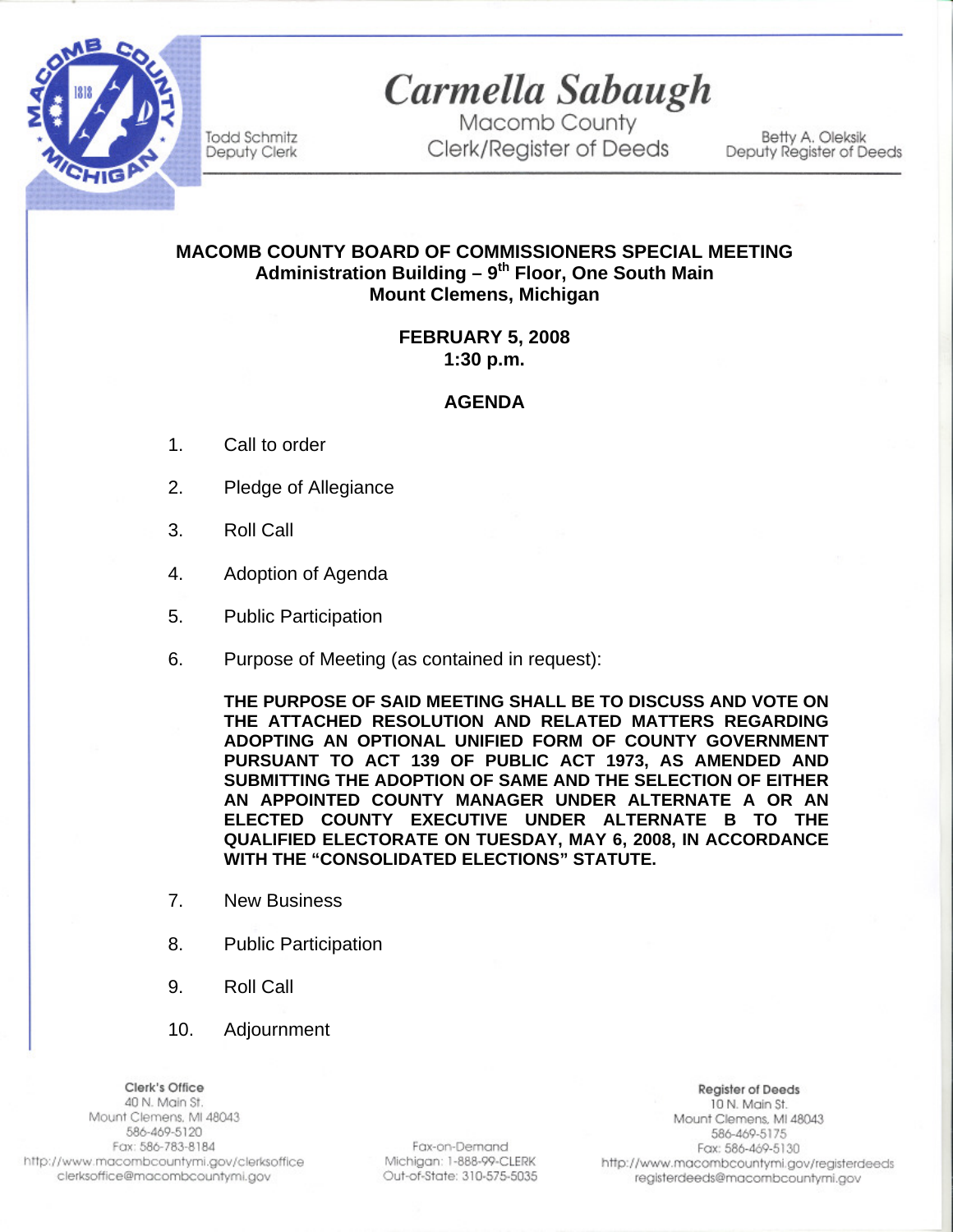#### **OFFICIAL RESOLUTION OF THE BOARD OF COMMISSIONERS MACOMB COUNTY, MICHIGAN**

A Resolution Adopting an Optional Unified Form of County Government – as Provided in Public Act 139 of 1973 as Amended and Submitting to the Electorate the Question of Whether to Adopt Said Optional Unified Form of County Government and the Selection of Either an Appointed County Manager Under Alternate A or an Elected County Executive Under Alternate B to the Qualified Electorate on Tuesday, May 6,2008, in Accordance with the "Consolidated Elections" Statute.

WHEREAS, Public Act no. 139 of 1973 as amended permits the Board of

Commissioners to adopt an Optional Unified Form of County Government, and

WHEREAS, Alternate A of said Optional Unified Form of County Government

allows for the appointment of a County Manager by the Board of Commissioners, and

WHEREAS, Alternate B of said Optional Unified Form of County Government

allows for the election of a County Executive on a partisan basis for a term of four (4)

years concurrent with the term of the County Prosecutor, County Clerk, County

Treasurer, County Sheriff and County Public Works Commissioners, and

WHEREAS, Pubic Act 139 of 1973 permits the Board of Comrnission to place

both Alternate A and B on the ballot at the same time,

NOW THEREFORE, BE IT RESOLVED by the Macomb County Board of

Commissioners as follows:

That Macomb County Board of Commissioners hereby adopts an Optional  $z = c$ Unified Form of County Government pursuant to Public Act 139 of 1973, as:appendآU.<br>ب Acce  $\Xi^{\text{max}}_{\text{max}}$ for the purpose of submitting to the electors at the May 6, 2008 election in ascendance  $C_{\infty}$  +  $\sum_{i=1}^{\infty}$ with the "consolidated elections" statute the following question: 효수 - 그  $"$ r-I'TI  $\overline{C}$ 

 $x_{\Omega \triangleright z}$  : ດ $\sqsubset$ ຕ  $\frac{1}{2}$  $\frac{1}{2}$  $\frac{1}{2}$  $\frac{1}{2}$  $\frac{1}{2}$  $\frac{1}{2}$